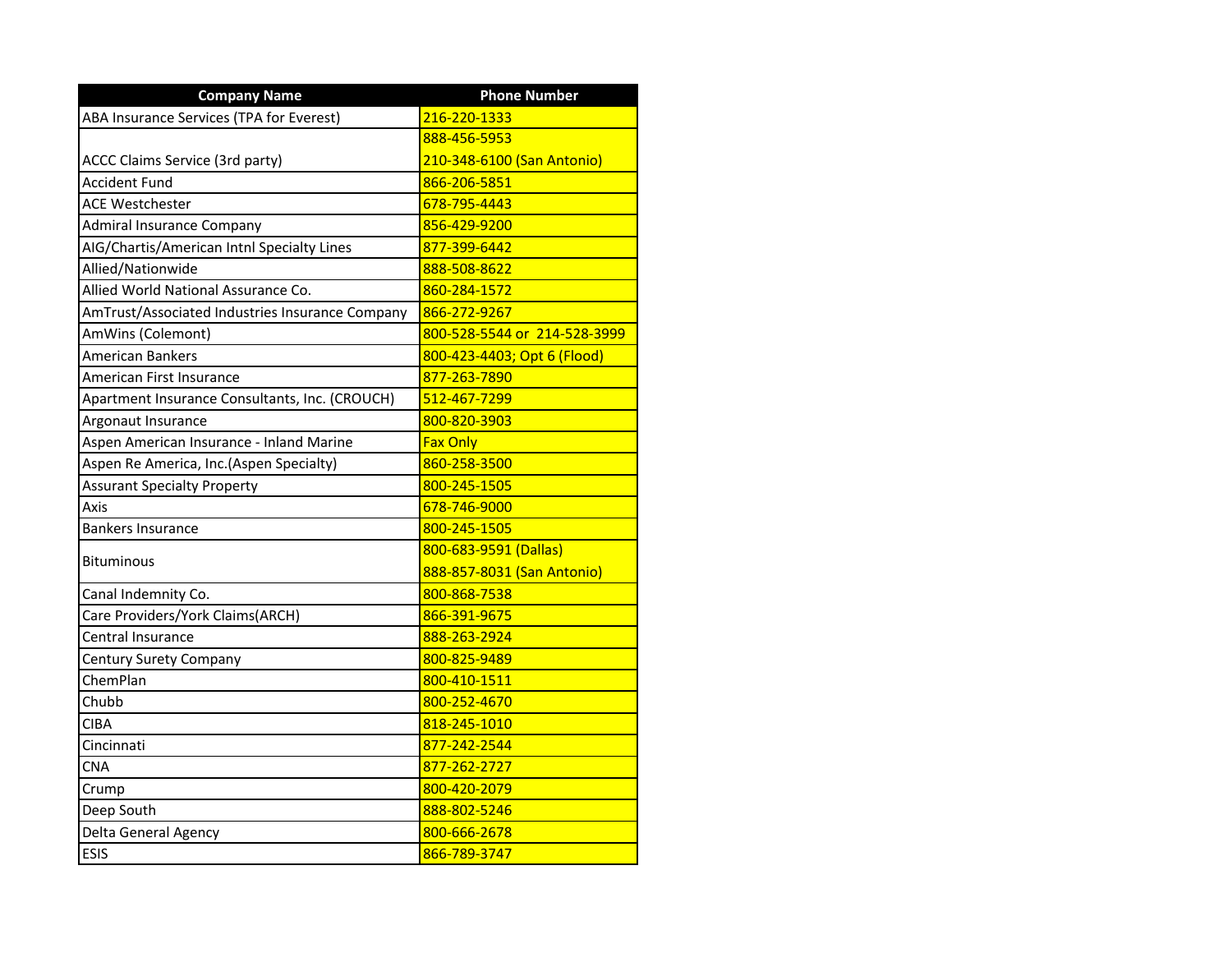| <b>Everest Indemenity Insurance Company</b> | 866-287-1736                  |
|---------------------------------------------|-------------------------------|
| <b>Executive Perils</b>                     | 310-444-9333                  |
| <b>FCCI</b>                                 | 800-226-3224                  |
|                                             | 800-392-1970 (business hours) |
|                                             | 713-954-8100 (direct line)    |
| Fairmont Specialty (part of Crum)           | 866-892-1978 (after hours)    |
| Fireman's Fund                              | 888-347-3428                  |
| <b>First Cardinal of Texas</b>              | 469-713-5367                  |
| <b>First Mercury</b>                        | 248-358-4010 x 208            |
| <b>Great American</b>                       | 800-584-0835                  |
| Great Divide/Berkley Environmental          | 201-748-3111                  |
| Hanover                                     | 800-628-0250                  |
| Hartford/Trumbull Insurance                 | 800-327-3636                  |
| <b>Hartford Accident Policy</b>             | 800-678-6702                  |
| Hiscox                                      | <b>Email Only</b>             |
| Liberty Mutual (Wausau)                     | 800-362-0000                  |
| Litchfield Special Risks                    | 800-592-1027                  |
| -Carolina Casualty                          | 800-874-8053                  |
| Markel American Insurance                   | 800-963-7739; 800-236-2862    |
| McClelland Hine                             | 210-366-2500                  |
| Myron F. Steves & Co.                       | 713-522-1100                  |
| National Liability & Fire Insurance Co.     | 800-356-5750                  |
| Nautilus Insurance                          | 800-358-5178                  |
| Old Republic                                | 800-406-2137                  |
| -Gallagher Bassett                          | 866-352-0279; 972-931-6277    |
| Philadelphia                                | 800-765-9749                  |
| Praetorian Insurance (3rd party)            | 888-802-5246                  |
| Progressive                                 | 1-800-274-4499                |
| R.T. Specialty, LLC                         | 214-865-7200                  |
| Rockhill Insurance Co./TPA-FARA             | 877-632-2467; 800-259-8388    |
| <b>RSUI</b>                                 |                               |
| Plus, Inc.                                  |                               |
| Scottsdale Insurance                        | 800-423-7675                  |
| Seneca Insurance                            | for follow ups: 212-344-3000  |
| Service Lloyds                              | 800-299-6977                  |
| South & Western Gen. Agency                 | 800-492-5351                  |